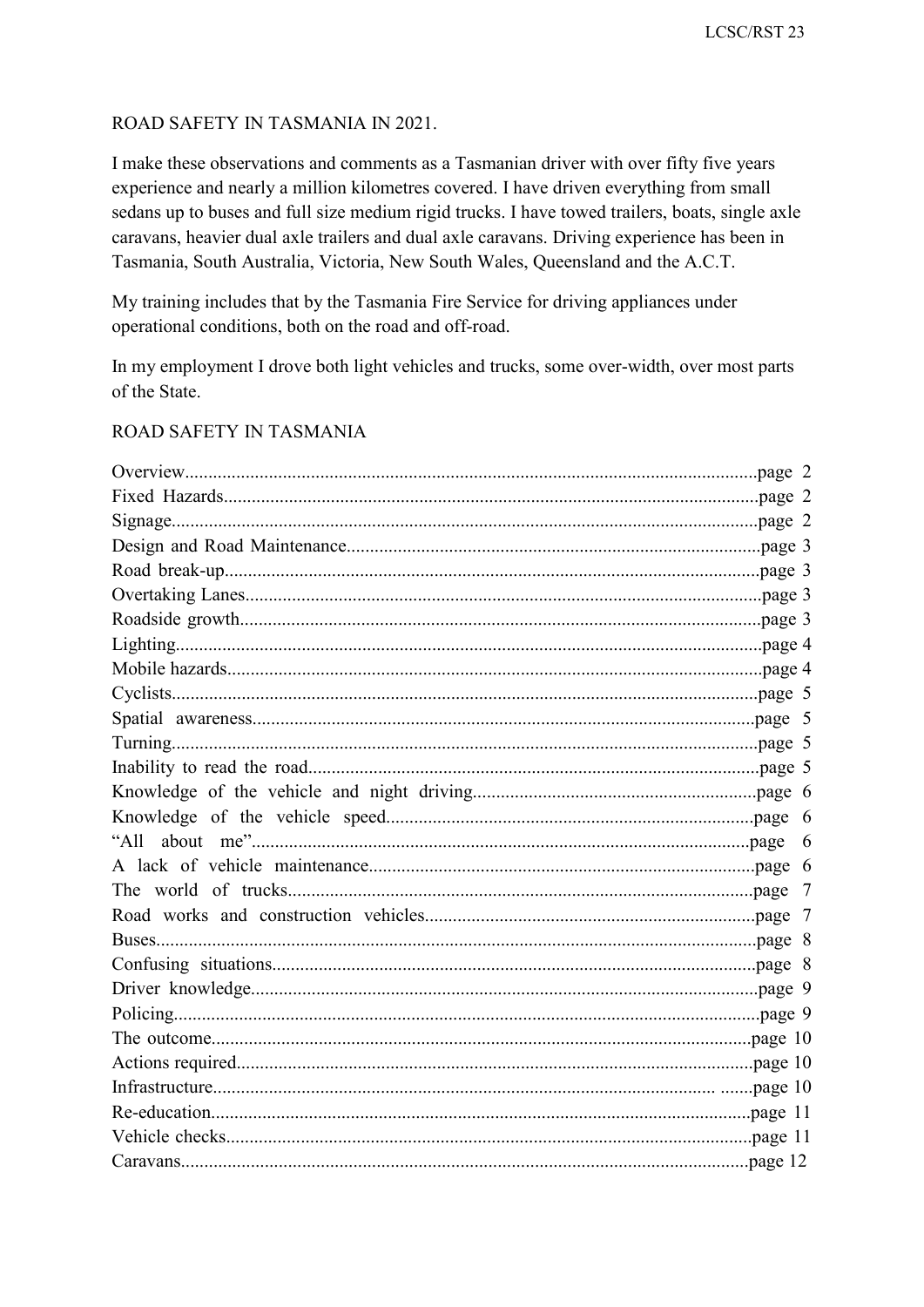### OVERVIEW

When a person is working, they can do it in a safe manner, using the correct tools and methods of work. Things go better with practice, natural ability good working conditions and training. Or, they can use the wrong or faulty tools, poor lighting, no skills and no training and end up with a mess..

It is the same with driving safety. There is a need for good roads, good visibility, working mechanicals, ability to handle the vehicle in the conditions, ability to read the traffic and have a knowledge of the road rules.

Anything faulty or out of place is a hazard, likely to prevent the job getting done successfully. Anything not known about the task at hand is Any inability to handle the work piece or tools is " " " " " " Any difficulty in seeing the work being done is " " " " " "

The hazards for drivers are either fixed or mobile. Knowledge of the task is all about the Road Rules and the vehicle. Ability to handle the tools is driving skill. To see the work one needs good lighting and clear vision.

### FIXED HAZARDS

The hazards mentioned below could occur anywhere, but all of them occur in Tasmania.

They take the form of dangerous corners, badly placed entrances, inadequate signage, poor signage, badly placed signage, badly parked vehicles, un-repaired potholes, corrugations and rutting (even in sealed surfaces), narrow vehicle lanes, poor street lighting, bad road drainage, the lack of sufficient overtaking lanes and roadside growth being allowed to impinge on the travelled area.

### Signage.

Road designs that were suitable for 1950 are certainly not suitable for 2021. While vehicles are better, the traffic density is much, much higher and drivers have to act quicker when an opportunity occurs. Traffic and directional signs need to be larger and placed well before the applicable site, as well as at it.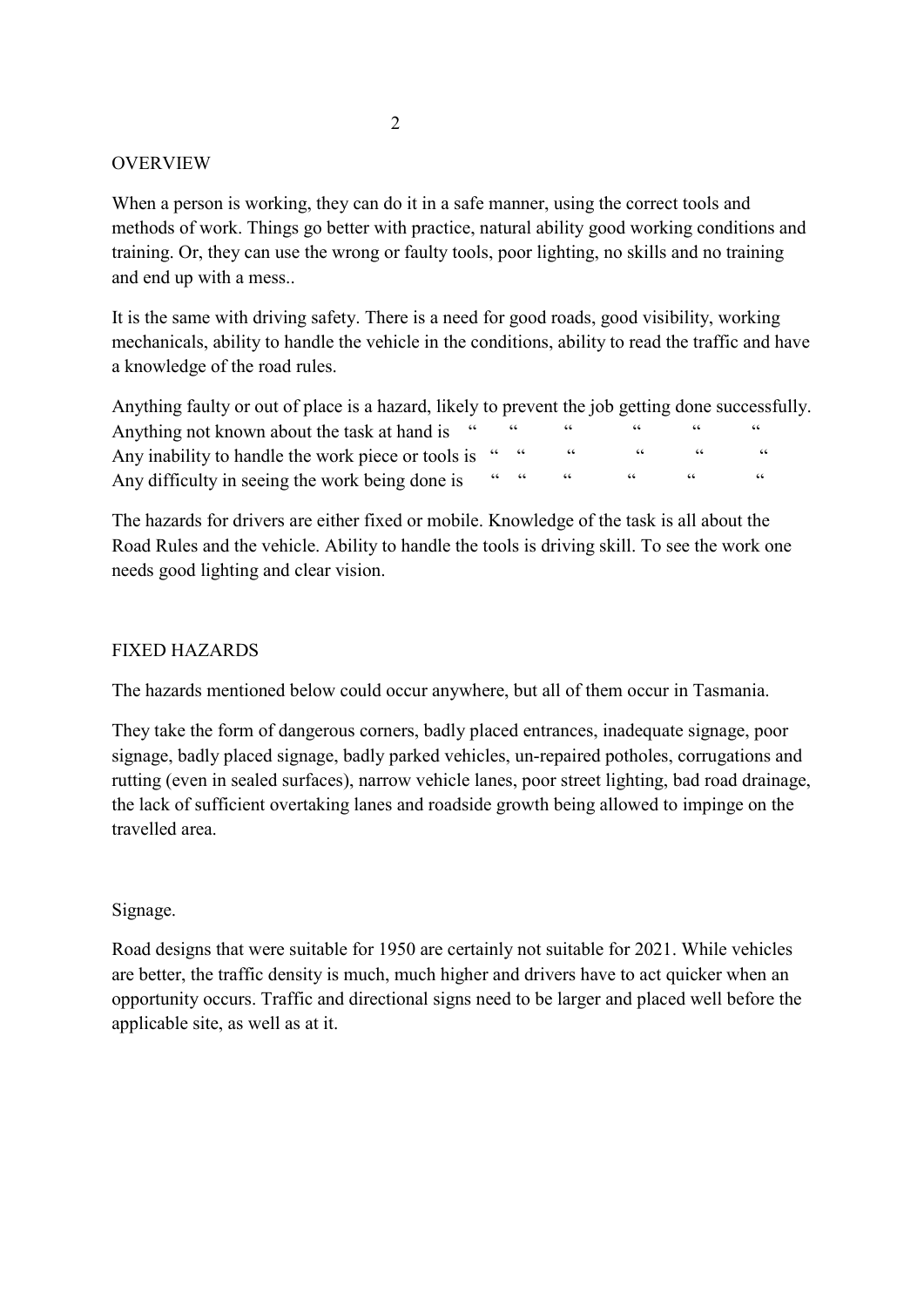Design and Maintenance.

Road corners and bends that have incorrect cambers, gutters that overflow and allow water to stream across the road surface, drains that block causing flooding, loose gravel, poor or

blocked sight-lines, un-marked temporary road hazards, uneven surfaces and poorly maintained line marking all contribute to the difficulties faced by the Tasmanian motorist.

### Road Breakup.

Every road will develop potholes, surfaces will break up. Years ago the traffic was slower and less dense. Drivers had more time to see the problem and more chance to steer around it. Not so today – see it, drive over it. Swerve a bit and you'll hit an on-coming vehicle, or go off the road.

#### Overtaking lanes.

All of the State's highways and a lot of other main roads as well, should have overtaking lanes every five kilometres and on every substantial hill. This is because slow and fast traffic do not mix. There is often sudden braking, poor visibility, cutting in too early and much angst.

Where the highway traffic density is high, there should be an overtaking lane in addition to the regular two lanes going up a hill. In Tasmania this warranted in several locations.

It is to allow lighter vehicles to travel at or near the limit in the right lane, heavy trucks etc to travel in the left lane, and light trucks etc to travel in the middle lane.

#### Roadside growth.

Where trees, shrubs and grass are allowed to grow alongside our roads, they are often the cause of trouble. The thicker and nearer growth becomes a fire hazard and with climate change this is happening more often and to a greater degree. Shrubs and grass grow out into the traffic area. Cyclists are forced to brush past the growth, or veer further out into the traffic lanes..

Also, trees get blown over in the wind with disastrous results. Dead trees and limbs fall at anytime. Lives have been lost this way.

Even without physically intruding, the growth affects sight-lines.

When there is an on-road incident the vehicles have no-where to go for fear of hitting a tree.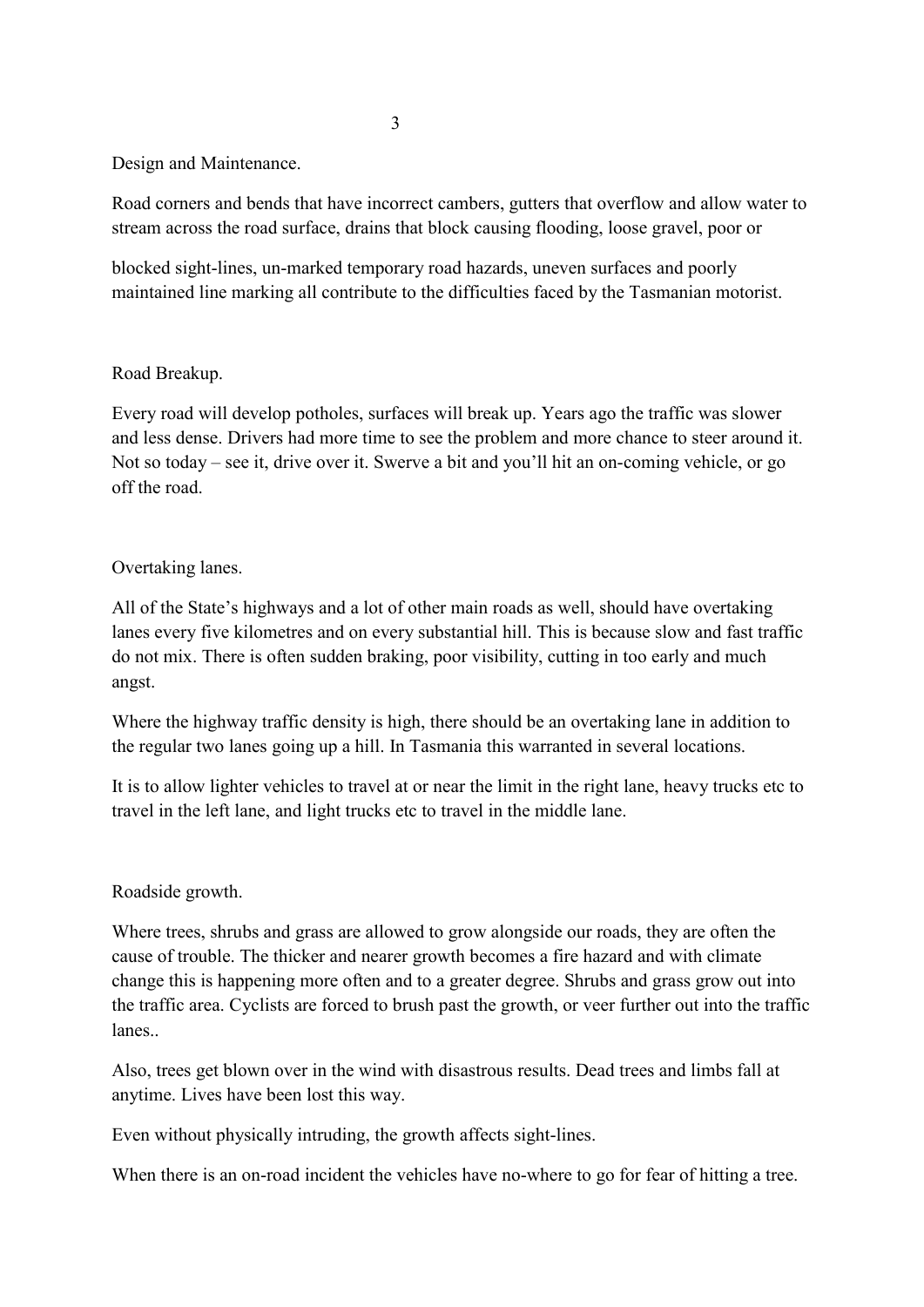## Lighting.

In-operative street lighting means that parked vehicles, cyclists in dark clothing and many other objects all temporarily become invisible when a streetlight or two, or three are not working. Yes, there are cyclists who ride at night without lights. I have even come upon skate-boarders riding on the road at night in poorly lit areas.

Making a report to TasNetworks results in a request to supply them with the pole numbers of the faulty lights. Getting a number while driving at night is impossible. It used to be that the HEC sent the emergency crew out to check on things, when not attending to emergencies. Why not now?

A recent trip from Burnett St. in North Hobart to Taroona revealed over 22 faulty street lights.

## Multiple hazards.

Anyone new to driving can get caught out by a road hazard that they have not encountered before. When two or more problems crop up in close proximity, things can go seriously wrong.

Add a mobile hazard to a fixed one and even an experienced driver may have trouble controlling things.

## MOBILE HAZARDS

Slow moving vehicles travelling at well under the speed limit, stock on the road and cyclists in the traffic lane are of course a feature.

Traffic making unexpected moves, making moves suddenly even if expected, modern vehicle lighting with definite cut-off lines causing flashing due to road undulations, traffic moving at high speed, vehicle lighting defects, driver inexperience and lack of driving skills or lack of consideration for others, lack of spatial awareness and lack of knowledge of the road rules are all major problems.

When a volume of traffic is in motion, doing so in an orderly fashion, everyone's nerves are settled. A sudden change of speed, lane position or distancing between vehicles by one or two vehicles is bound to cause un-ease. This then leads to road-rage, possibly a mis-interpretation of the situation by others and possibly a traffic incident.

When a line of traffic queues, e.g. at a set of lights, the driver that stops well short of the line or vehicle in front is in great danger of getting shunted. Everyone behind automatically plots where they will stop, but unexpectedly their stopping distance is cut short.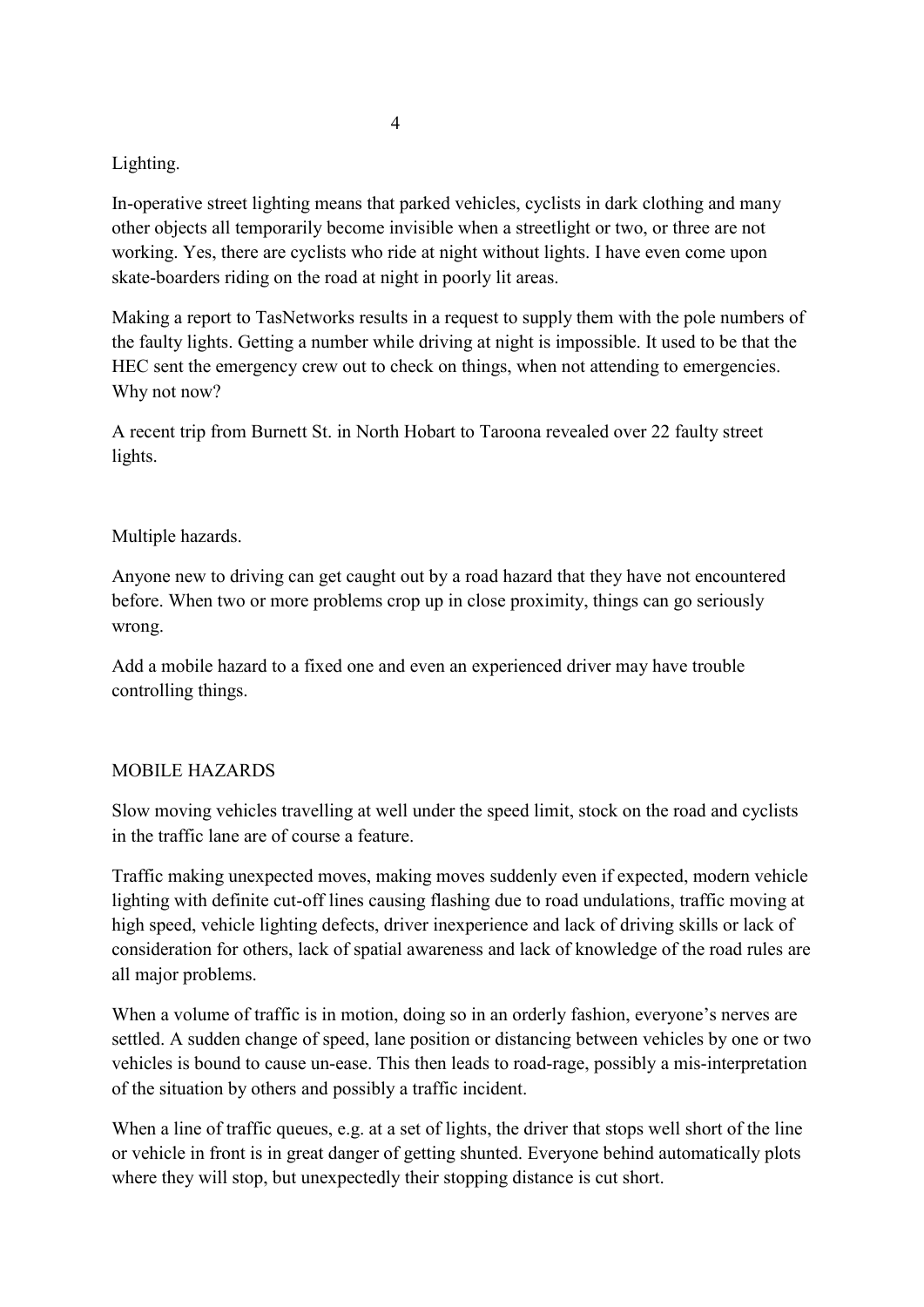### Cyclists.

There is the question re cyclists: Why are they not riding in the cycle lane? It is often because there is too much gravel and debris in the lane. Councils and the State need to clean the cycle lanes at least monthly and after any big rain or storm.

Also, cyclists should be told to ride entirely within the cycle lane if at all possible. I see many riding with their wheels just inside the line, but with their bodies well outside it. This makes it very difficult for motorists to give them the necessary clearance.

### Spatial awareness.

Drivers who do not know how big or small their vehicle is, often cause problems. Not proceeding when their vehicle is way smaller than the gap ahead causes a sudden halt when it would ordinarily not be expected. And stopping short in a queue is similar. Conversely, those who do not see their vehicle as being as large as it is often charge through a narrow space doing damage as they go. This can occur on the road, in car parks, in driveways and drivethroughs.

### Turning.

The art of doing a right-hand turn is not understood by many drivers. Some stop in the middle of their lane, often blocking traffic trying to pass them. Others stop at an angle, and yet others stop with their front wheels turned. I have even seen vehicles stopped with all three mistakes evident. It never crosses their mind that there might be a safer method.

Back early last century it was common practice, when turning left in vehicles that did not have good turning ability, to swing out to the right and then cut in to the left right on the corner. This was especially so for the vehicles that were six metres or more in length .

This habit has persisted through the generations in some families, although vehicle turning ability has vastly improved. (Trucks still require it, depending on the length.) So I sometimes see a car swing right before turning left. It usually startles the drivers of other vehicles in the vicinity, as they do not expect it.

Inability to read the road.

There are drivers who travel down the road at a set speed and who do not allow for variations in the road /traffic conditions. Hills, bends, changes in road surfaces, side-winds, narrowing of the vehicle lane and oil deposits on it all mean nothing, apparently. The only thing to cause them to vary their speed is catching up to the vehicle in front.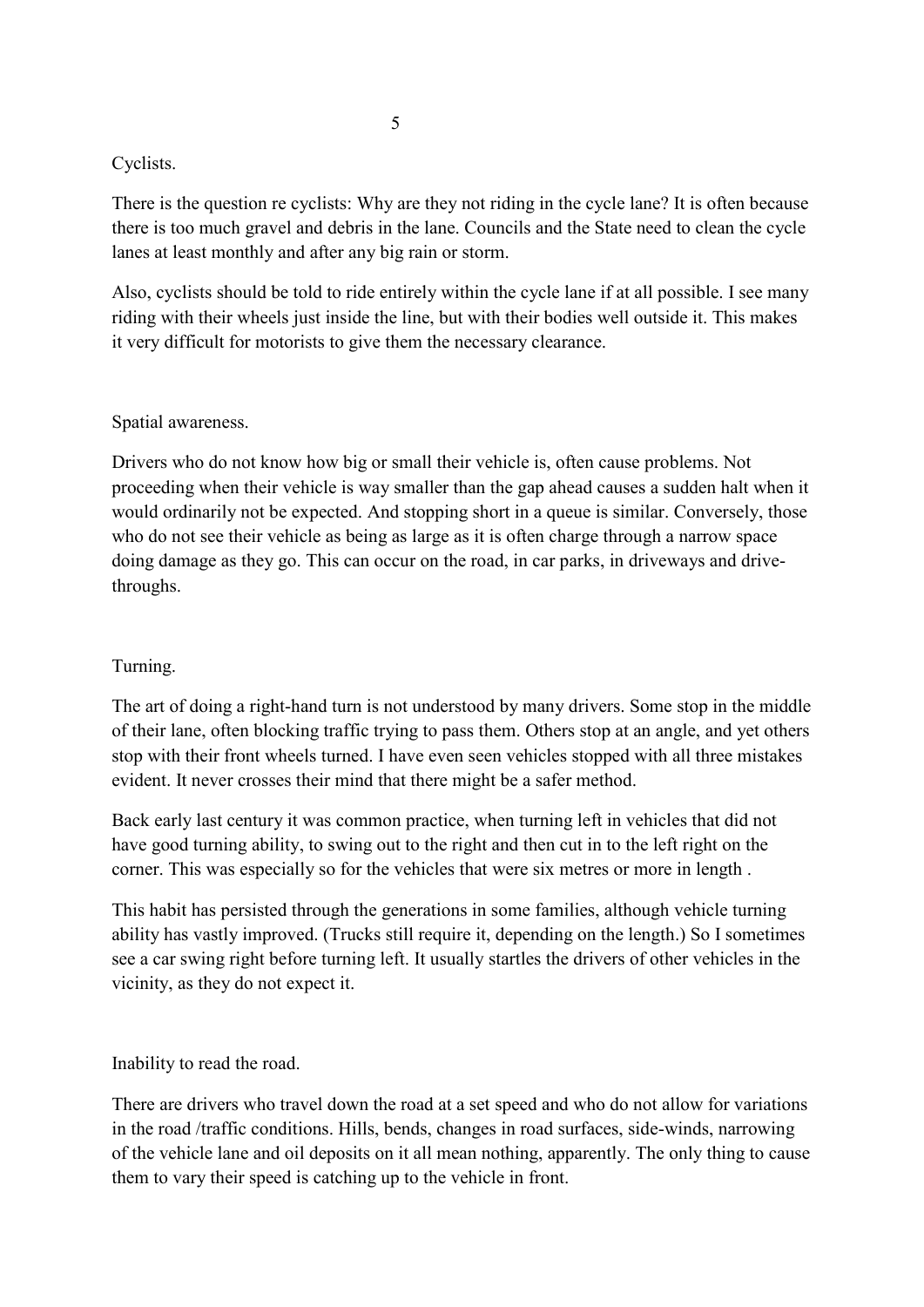Knowledge of the vehicle and night driving.

I often come across vehicles being driven at night without any lighting. The drivers do not understand that at night it is about being seen as well as them seeing other traffic. They do not realise that they could see the road surface better if they turned their lights on. I sometimes wonder if they even know how to switch them on..

Knowledge of the vehicle speed.

Many drivers assume that the speedo fitted to their vehicle is accurate. Also, many assume it to be inaccurate, but do not know by how much. Either way, they usually get it wrong. The road-side mobile speed monitors that display the reading back to the driver are often badly placed, as well as not recognised as credible. They only appear in some locations anyway, so many drivers do not come across them.

## "All about me".

The selfish driver is a real problem. Practices include going faster than the rest of the flow, using any chance to overtake and doing it aggressively, sometimes on blind corners. Plus, tailgating, disobeying directional arrows and ignoring amber lights are typical actions. Even shooting through on the left lane at traffic lights, even though the traffic in the other lanes has begun moving, just to save ten seconds is a frequent action. Blatant speeding (20kph or more above the limit) shows a severe lack of responsibility.

Towing or carrying a load is always a reason to go a bit slower. But those who choose to go slower without good reason often raise the ire of the motorists behind..Overtaking is then often attempted, sometimes causing others to take evasive action. Hanging well back in a snail trail will just give the impatient driver reason to jump in to fill the gap. A safe distance – yes, but an excessive and increasing gap/delay is a no-no when there is not a structured overtaking opportunity.

## A lack of vehicle maintenance.

Misaligned headlights blinding on-coming drivers, individual lights not working and trailer lights not plugged in, are all evident on a daily basis. Also, tail-light bulbs pushed in the wrong way round so that the brake light is dim and the tail light appears bright, is a not uncommon "effect". Sometimes a vehicle is seen with a complete failure of all the tail lights, or failure of a complete cluster at the rear. Such faults are easily detected by the driver who uses their mirror.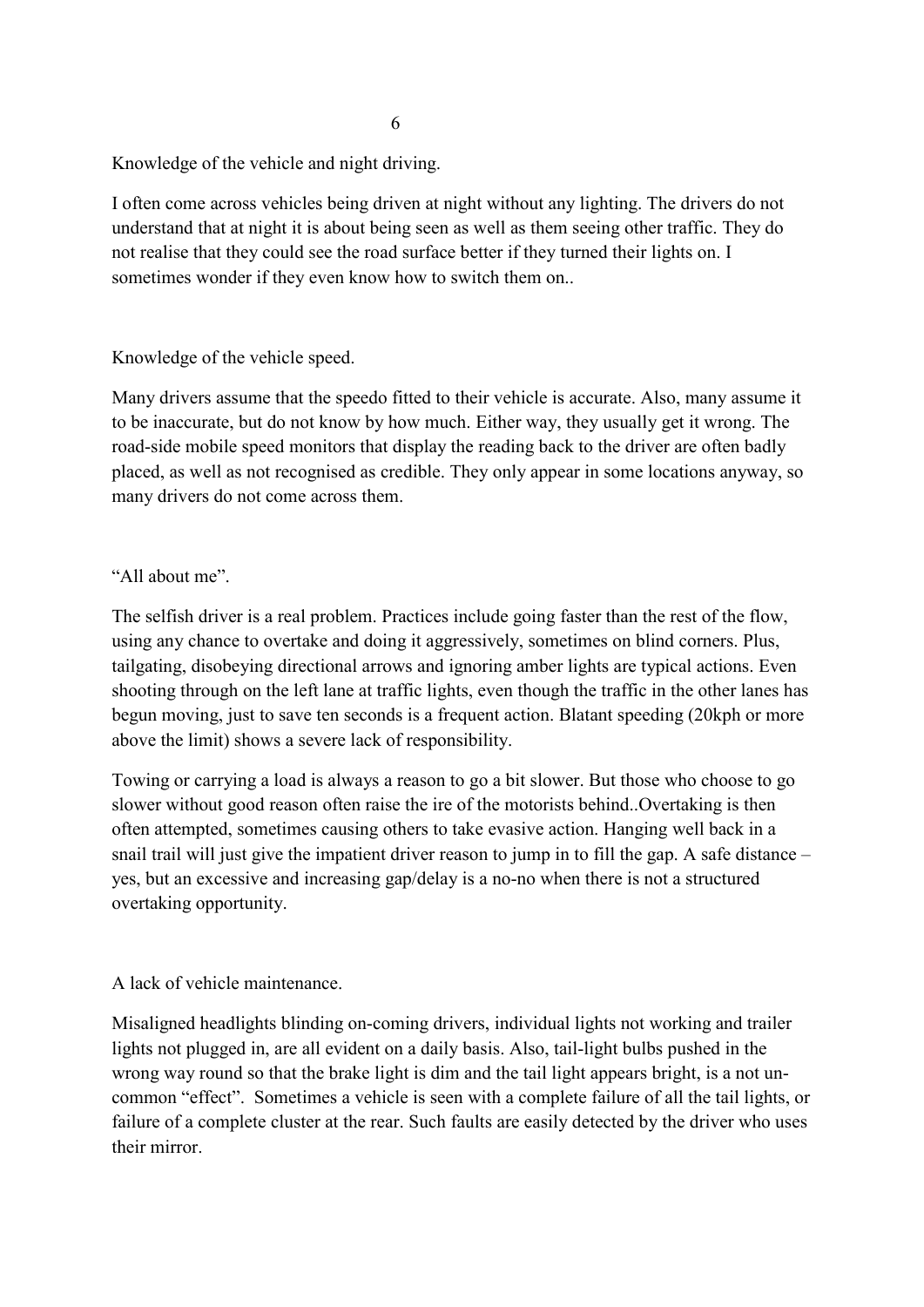Driving on bald or worn tyres, driving with steering out of alignment, having broken mirrors, faulty wipers and even faulty brakes are other features of some vehicles.

Vehicle service periods have lengthened remarkably. Fuelling up is now a do-it-yourself task. Cars used to be seen by a mechanic every couple of months and by an attendant every week. Tyres got checked about fortnightly.

Now the tyres get neglected for months, it might be six months or more between mechanical check-ups. With the newer servo site plans the one air hose (if it is working) is out of sight around the corner.

## THE WORLD OF TRUCKS.

While trucks come in a wide range of sizes and types, some of their drivers are pretty good at the art of safe driving.

Most of the long haul drivers are skilled, but from my observations, those in Tasmania are not as skilled or as courteous as their counterparts on the Mainland. Some of the log-truck drivers are the worst tail-gaters.

Trying to make time to get as many trips done in a day is the problem.

From my observations some of the short haul drivers and some of those involved in a trade are the ones more likely to display poor skills and attitudes. They have been seen pushing the speed limits, cutting in, ignoring amber lights, dis-obeying lane markings, parking in places that are usually signed as no-standing or no-parking, blocking traffic lanes and generally displaying poor driving attitude.

They are identifiable by what the vehicles carry, the vehicle design and signage. Even what they wear tells the observer what they are. Even though they are identifiable, they often still behave badly on the road.

On the road, the safer tradies and delivery drivers often have neater, cleaner, newer vehicles.

Road Works and Construction Vehicles.

One action, or lack of it, is leaving a rotating beacon on while in transport mode. The orange beacons are designed to act as markers to alert other motorists to the fact that the truck is involved in construction work and may move in odd ways. e.g. driver looking in mirrors while driving forward, moving at an angle compared to the traffic flow, etc. Driving down the road at the same speed as other traffic and away from any construction site is no place to have the beacon still operating. It just minimises the attention getting of the passing motorist.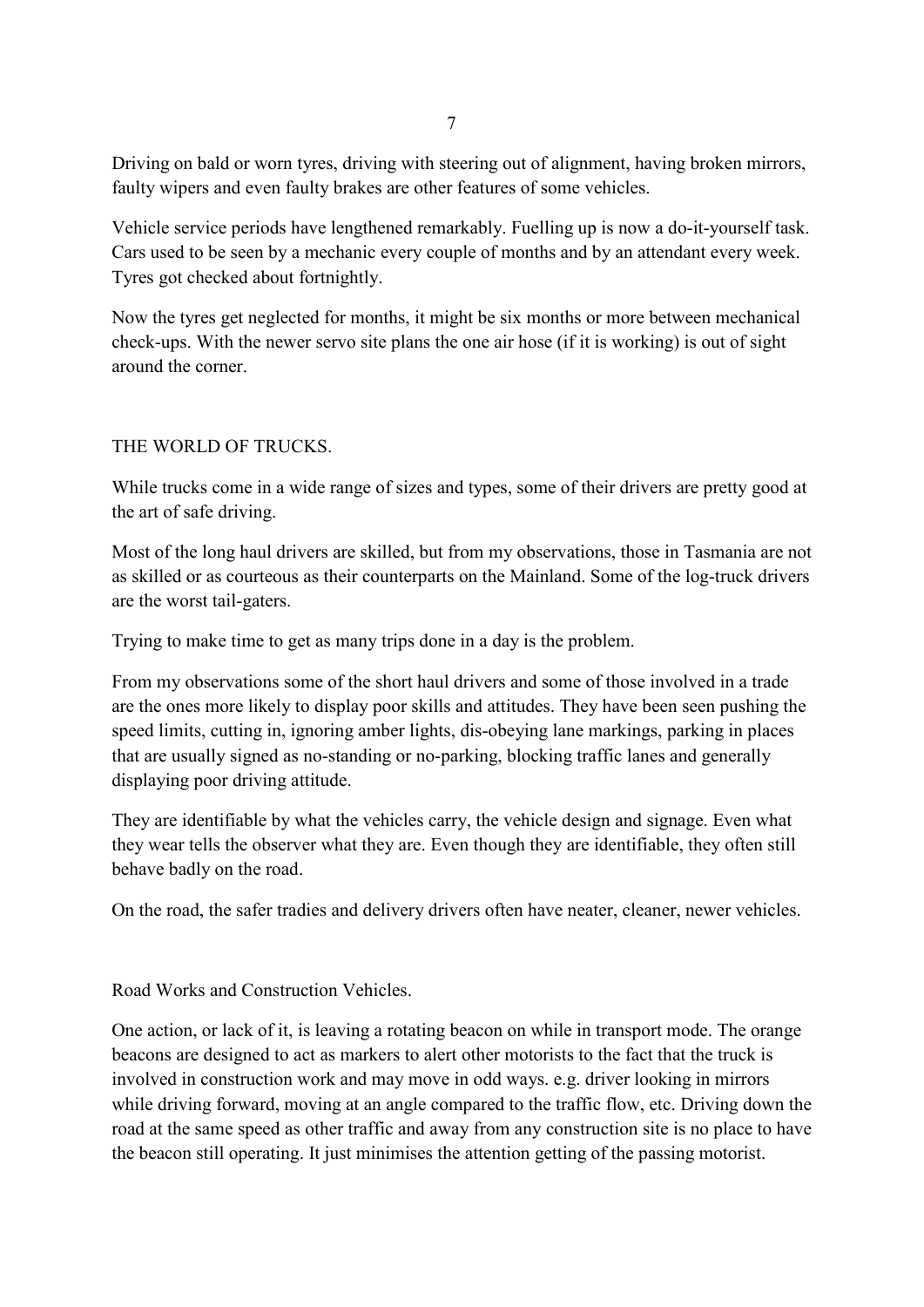#### BUSES.

A regular problem with buses is where the bus driver has not pulled into a bus stop early enough and the bus rear is still partially out in the traffic lane when stationary. This means that passing traffic must move over, often going into the on-coming lane.

Another problem is the incorrect use of the "Flashing 40" signs. These signs are meant to be used to indicate when a bus driver on a "school run" is about to, is currently, or has just completed a stop to allow school students on or off the bus. I have seen many instances where the signs are in use whenever a younger passenger (even a young adult) is picked up or dropped off, well outside school run hours. This causes the motorist to be busy scanning for children when there are no children involved. That in turn takes their attention away from the actual driving task. It also means that the flashing signs become the norm and drivers will ignore them.

I seldom have observed busses exceeding the applicable speed limit but those that were belonged to Metro Tas. A bit more often I see Metro Tas buses being driven aggressively, overtaking other traffic and generally trying to make up time. When this has occurred I have not seen any passengers onboard.

#### CONFUSING SITUATIONS.

Tasmania has not so long ago adopted the two variations of lane merging, i.e. end of lane, marked with "dots" at the end of the lane meaning give way to the traffic in the second lane, and the open lane, meaning that the zipper action be applied.

However, there are two common situations where drivers usually do not follow these rules and it works well, as opposed to what is supposed to occur.

The first is at the end of an overtaking lane, which has end-of-lane dots. Slower traffic travels in the left lane, faster in the right. At the end, by habit of years past, the front vehicle in the left lane uses their indicators signalling that they wish to merge while the front vehicle in the right lane assesses the situation and if necessary adjusts speed, then whichever vehicle in in the lead proceeds to go ahead. This way the vehicle in the left lane may slow, or accelerate, but never has to wash their speed off to any degree. Vehicles in the right do the same.

In other words the drivers act as if the zipper rule applied. To follow the rules correctly, traffic in the left lane should slow and come to a stop if there is a string of traffic in the right lane.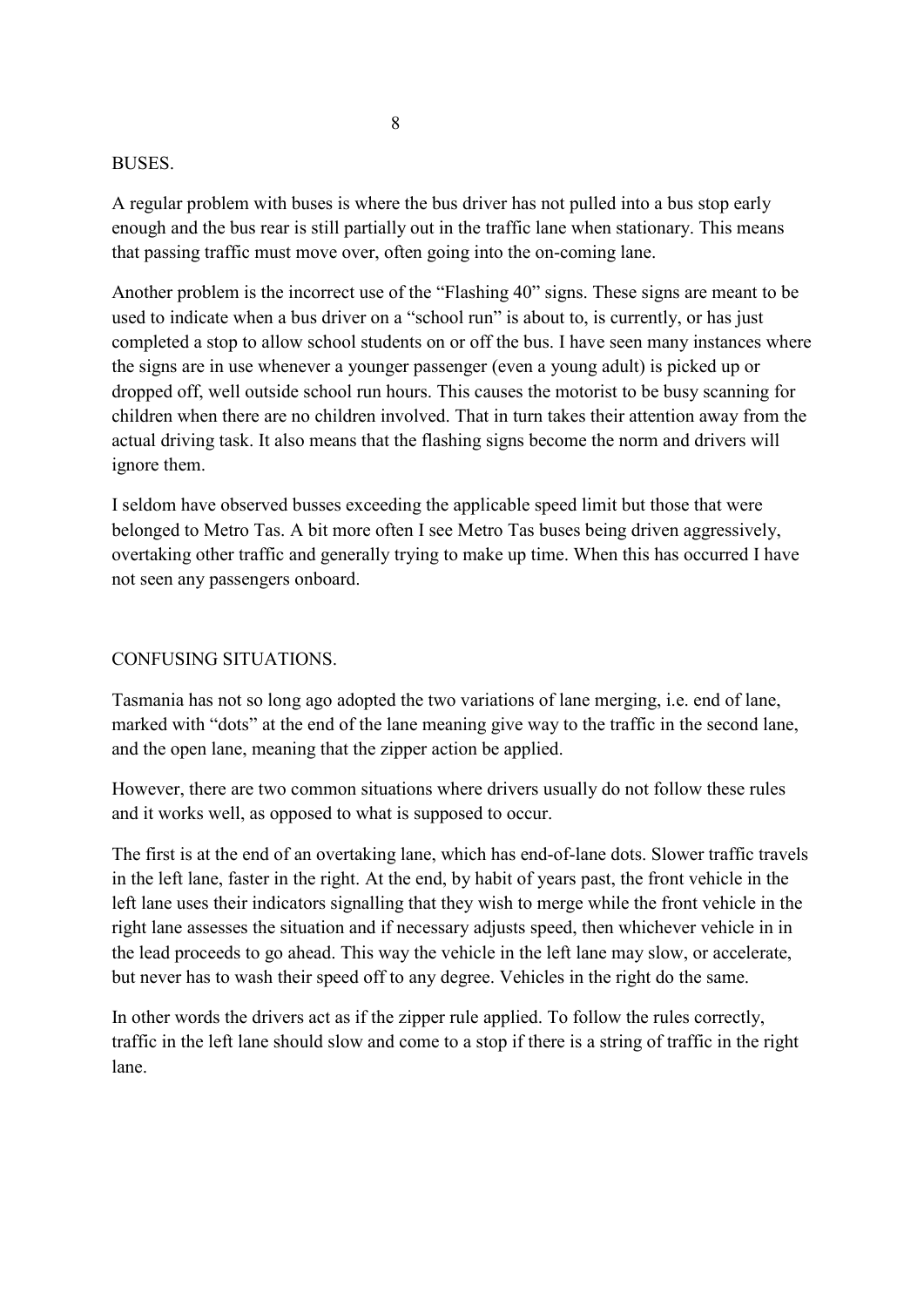The second situation is where traffic has either slowed markedly, or come to a halt on a road, while there is also traffic wanting to join from the left but is waiting behind a give-way line. It has become the norm that the drivers in the on-road queue will invite drivers from the left to fall in line in front of them. i.e. the zipper action.

And in both cases the second and subsequent vehicles in the right-hand lane do the same when it is their turn.

Yet in other instances the opposite applies. (When traffic in the right hand lane is moving and the cars on the left (from the side entry) wait until the traffic in the right lane clears).

Where there are no markings drivers seem to get confused as to who has right of way.

Either the end-of-lane dots need removing, or the two rules need re-writing to reflect reality.

Roundabouts always cause confusion re when to indicate and when to give way.

While the rules say to give way to traffic on the right, this means to traffic already in the roundabout or close to it. Traffic that is further away need not be yielded to. The idea is if you can merge, then do it. However, a lot of drivers wait for anything that they can see approaching at all.

Under the latest rules signalling left is only necessary when exiting, however there are many roundabouts where there are more than just four arms, or where the arms are unequally spaced. When the exits are closely spaced, signalling right during the first stages of the vehicle's progress around gives other drivers confidence that they need to wait just a bit more and are reading your intentions correctly. Not signalling leaves them in doubt. Particularly where the number of lanes builds and decreases around the perimeter.

# Driver knowledge

Over the years traffic rules change, road design changes, traffic density increases, new types of sign appear, new versions of old signs are used and vehicles get more technical in their operation. Yet, in Tasmania there is comparatively little attempt to update the driver knowledge base. That which is done is not reaching much of its target, as evident from all of the habits of old.

## Policing.

Going by Tasmania's population, the number of vehicles on the road, the number of vehicle related deaths and public expectations of 1950 (when vehicle ownership started to take off after the war years), compared to that of 2021, the Police Force is way under staffed.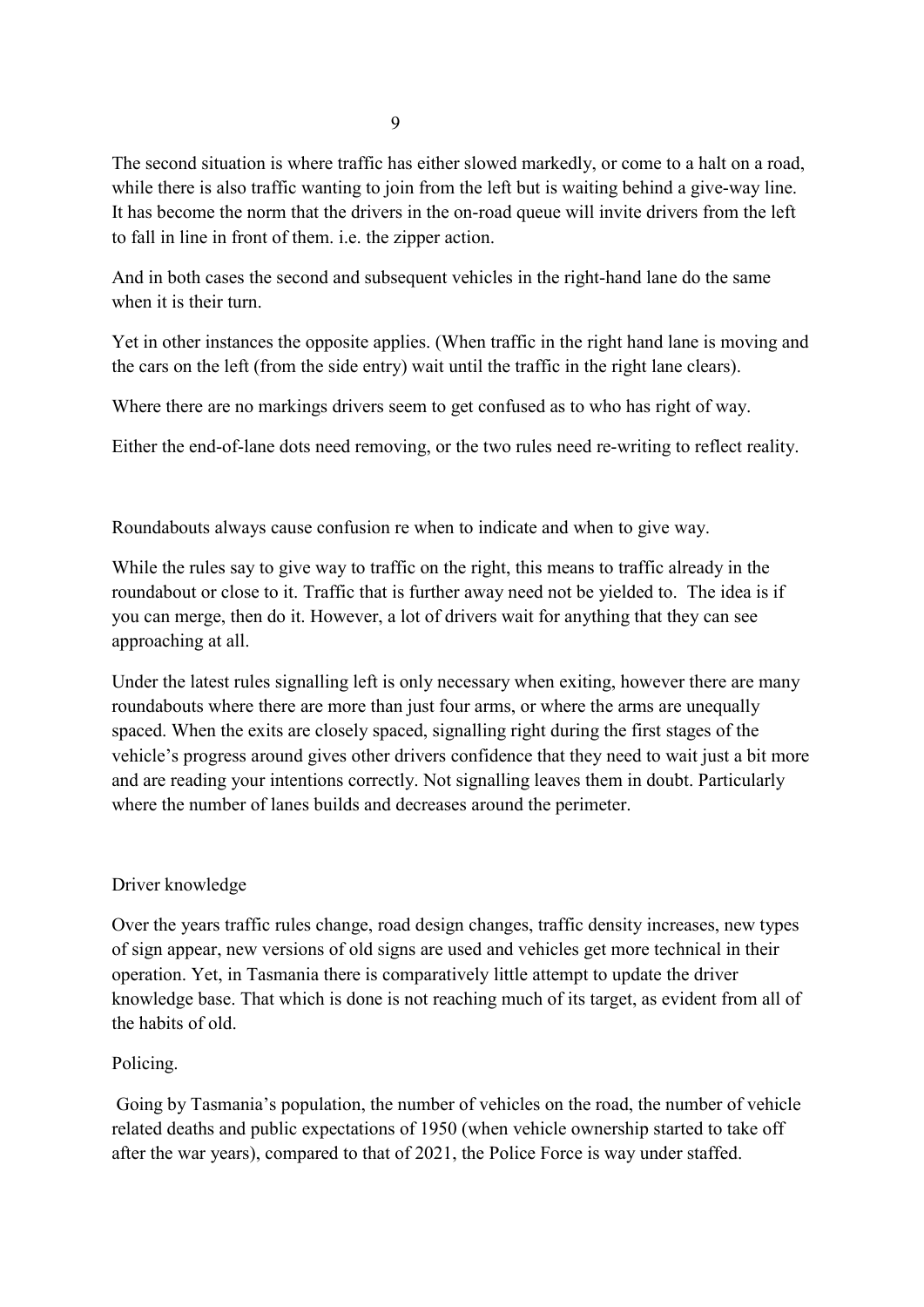Many times I have driven through Hobart and its environs and have not seen a Police presence, either on foot or in a vehicle.

Over the years only once have I seen Police on patrol on Christmas Day, but that is when there is a higher chance of drivers under the influence of something, making errors.

Also, the number of vehicle safety checks – being pulled over for tyres/wipers/lights/breath etc. has diminished compared to the number of vehicles out there.

Transport Officers used to check trucks and trailers more frequently too.

The Outcome.

The current infrastructure deficiencies can be summarised as too little road maintenance and out-dated design standards. Sometimes it is as if we are living in Cuba, it is so bad.

Driver deficiencies show up as infrequent vehicle maintenance, too few vehicle checks, poor driving attitude, poor driving skills, lack of vehicle knowledge, insufficient uptake of traffic rule changes, and too few police out and about.

Actions required.

## Infrastucture

More regular patrols and earlier repairs. More frequent attention to the verges and nearby trees. Better drainage, better cambering, avoidance of gravel scatter. Better signage, earlier signage. Move entrances away from corners. Improve sight-lines, construct more overtaking lanes. Make the Midland Highway and Bass Highway a minimum of two lanes in each direction from Hobart to Burnie.

Build several speed check gantries so that drivers in all parts of the state can be assured that they are obeying the limits. Then there would be fewer surprises, less argument and better onroad behaviour. Such gantries are scattered across the Mainland. Drivers know exactly what their speed is and adjust their behaviour accordingly.

Suggested sites: Hobart: Southern Outlet near the Lea; Eastern Outlet as it passes Cambridge; Midland Highway near Brighton.

Launceston: East Tamar Highway; West Tamar Highway; Midland Highway near Perth, Bass Highway near Hadspen.

Devonport: Bass Highway near Latrobe and near Leith, or the bottom of Don Hill.

10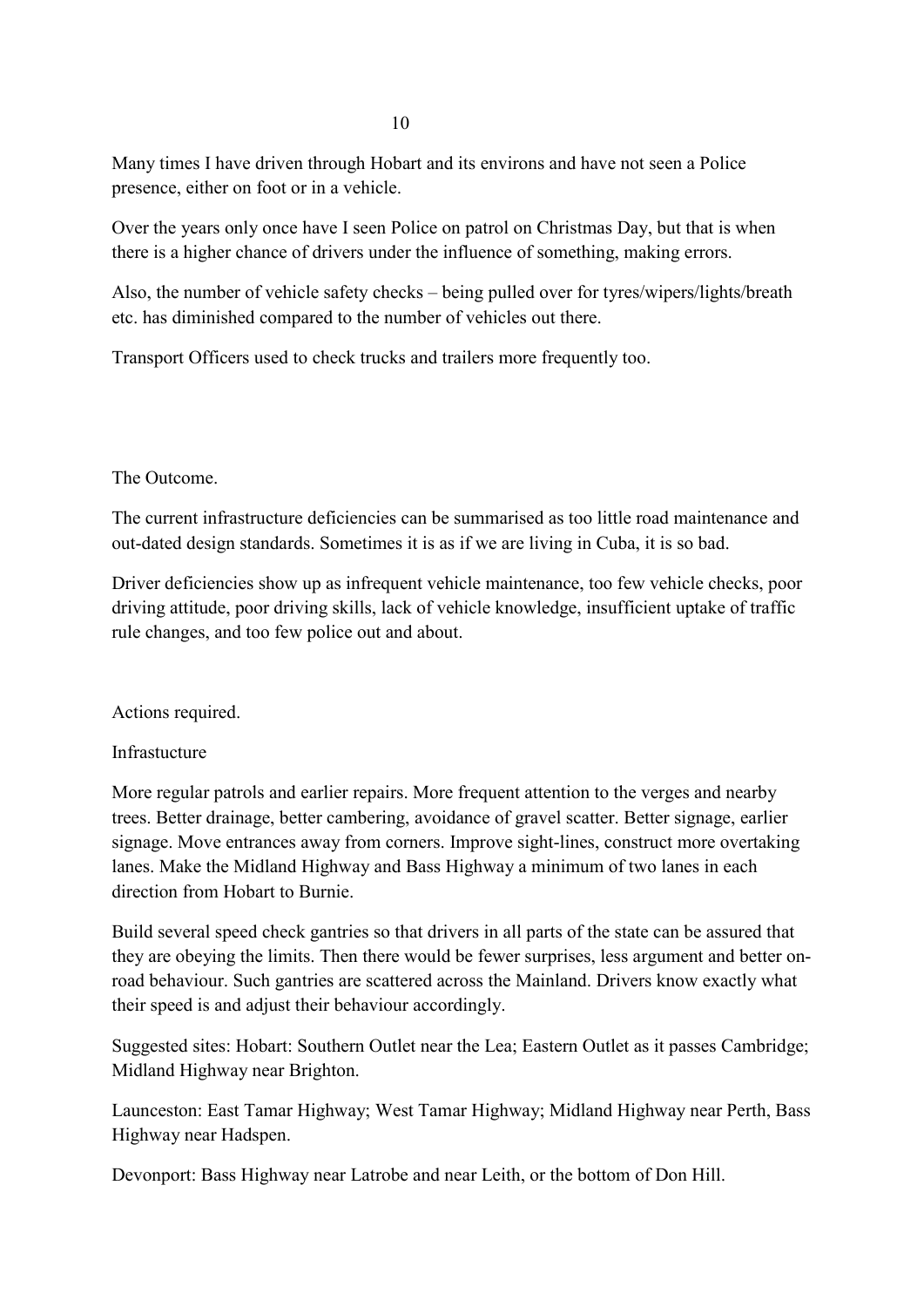#### Re-education

Introduce regular and frequent driver updates in the media, covering subjects such as:

Turning procedures and rules; the use of roundabouts; why car lights are used and when; the need to maintain lights; the need to check tyre pressures; the need to maintain wipers; the use of mirrors; the use of mirrors for towing; tow ratings; understanding braking distances; tow coupling and the use of safety chains; correct loading; load restraint; the need to know the accuracy of the fitted speedo; use and maintenance of seat belts; understanding different road surfaces; assessing a vehicle's width and lane position; parking technique; stopping and queuing distances; speed regulation and speed limits; the reasons to slow; driving in wintry conditions; traffic rule updates; responsibilities toward passengers; alcohol and drug effects on driving ability; use by cyclists of cycle lanes; school buses and children; works sites; road etiquette.

Employ many more Police out on the road looking for dangerous behaviour and dangerous parking. For minor offences, help the drivers to learn with a warning, but record the warning. Even give a second warning. Then on the third instance, issue a fine. In other words, earn the respect of the public.

For serious incidents the offender needs to be charged outright.

#### Vehicle checks

Introduce a common sense annual vehicle check system:

Allow all mechanics to sign off on a customer's vehicle when serviced at least once per year and maintained with regard to lights, wipers, horn, tyres, steering, suspension and brakes. Have them issue a job sheet, as they should be doing now, but keep their electronic/hard copy version of it as their record (also as they should be doing now). Use secret drivers to put vehicles with faults through to check that the work is being done. - Pay a volunteer \$50 to put their car with a planted, or genuine, known safety fault through a strange mechanical garage and report what happened. If all ok, then that is it. If something is missed or done badly, then tee up a second car for a "second chance" – see \*\* below.

Tyre/steering/suspension work not done by the service mechanic could then be done by a specialist who would then sign off that particular section of the sheet.

The \$50 should cover any extra costs other than the actual repair/service. (transport & time). But the driver would know that they are helping to oversee the testing/repair procedure and keep the costs down, comparable to regular servicing.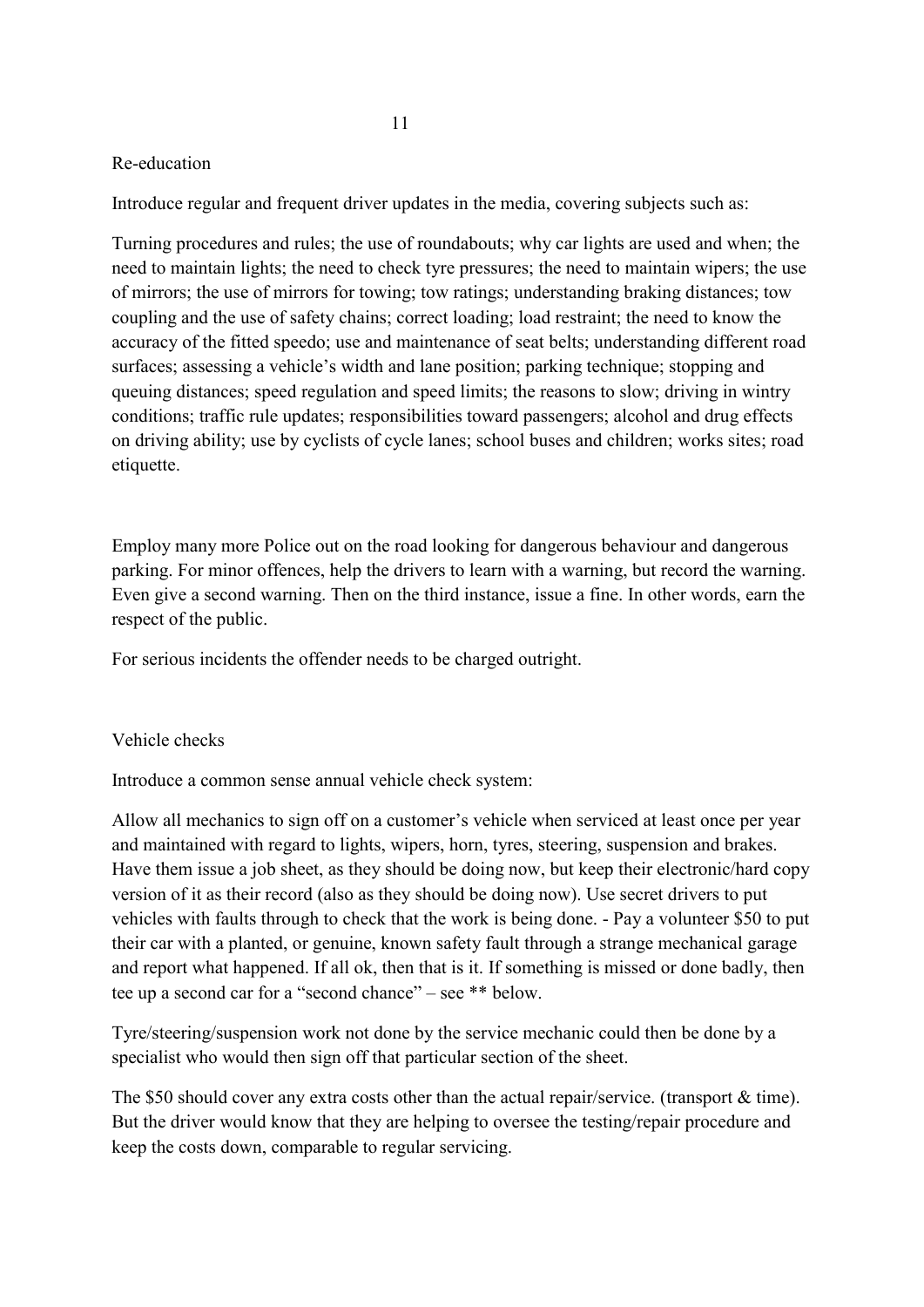No paperwork would need to be filled out other than the regular job sheet that is handed to the owner/driver. It could be photographed and that sent to an administrator for the records and paying of the \$50. The owner would keep the sheet till re-registering time, or pass it to a new owner.

There would only need to be a secret car once or twice per year in a suburb to keep the system honest, as a missed item or over-servicing would soon be checked with a \*\* second secret car. A third car would prove the situation. Honest mistakes get a second chance. A second error gets a warning, multiple errors get a notice in the local paper to raise standards.

It would operate like the Michelin Food Guide, but focussing on the negative side. Source the secret drivers from the R.A.C.T. membership.

Do not set up separate testing stations as they become a costly addition, time users, and a nuisance that many drivers cannot afford. Secret drivers will keep the system honest, but also keep the cost down as the time is booked, the vehicle is already on the hoist, the work was probably being done anyway, the parts can go on and un-necessary work will be avoided.

A mechanic could do his own vehicle, but they would still be open to getting a secret car in.

Home mechanics would need to go to a business once per year for a check, and pay a fee.

At the time of re-registration, the owner would supply the original job sheet, or get a copy from the mechanic, for sighting as evidence of testing/repair. It could be submitted either in hard copy or a photo sent on-line to Service Tas. Falsified paperwork would incur a severe fine for circumventing a safety issue. No job sheet, no rego.

The mechanic should not charge extra for the check, as they would not be doing anything extra to that which they ought to be doing now. Same checks and repairs, same paperwork, same records, same duty of care. Should they be asked for a back copy from their records, then a \$30 fee would apply.

The above system might have holes in it, but it would be acceptable to most, be low cost to the motorist, not require a great deal of administration and the \$50 x 100 occasions per year across the State would easily be covered by the reduction in costs associated with picking up the pieces following incidents.

### Caravans

Incorrect tow vehicle – caravan loading has been identified as a major problem, giving rise to a number of excess sway/rollover incidents across Australia. It has become apparent that the average owner has no idea of the relevant weights of their combination. The manufacturer stated TARE does not reflect the actual situation and/or the ATM and GTM figures are often being exceeded, the tow-ball load is possibly over the maximum allowable, often before the van is loaded for the road. The tow vehicle is often overloaded, as well.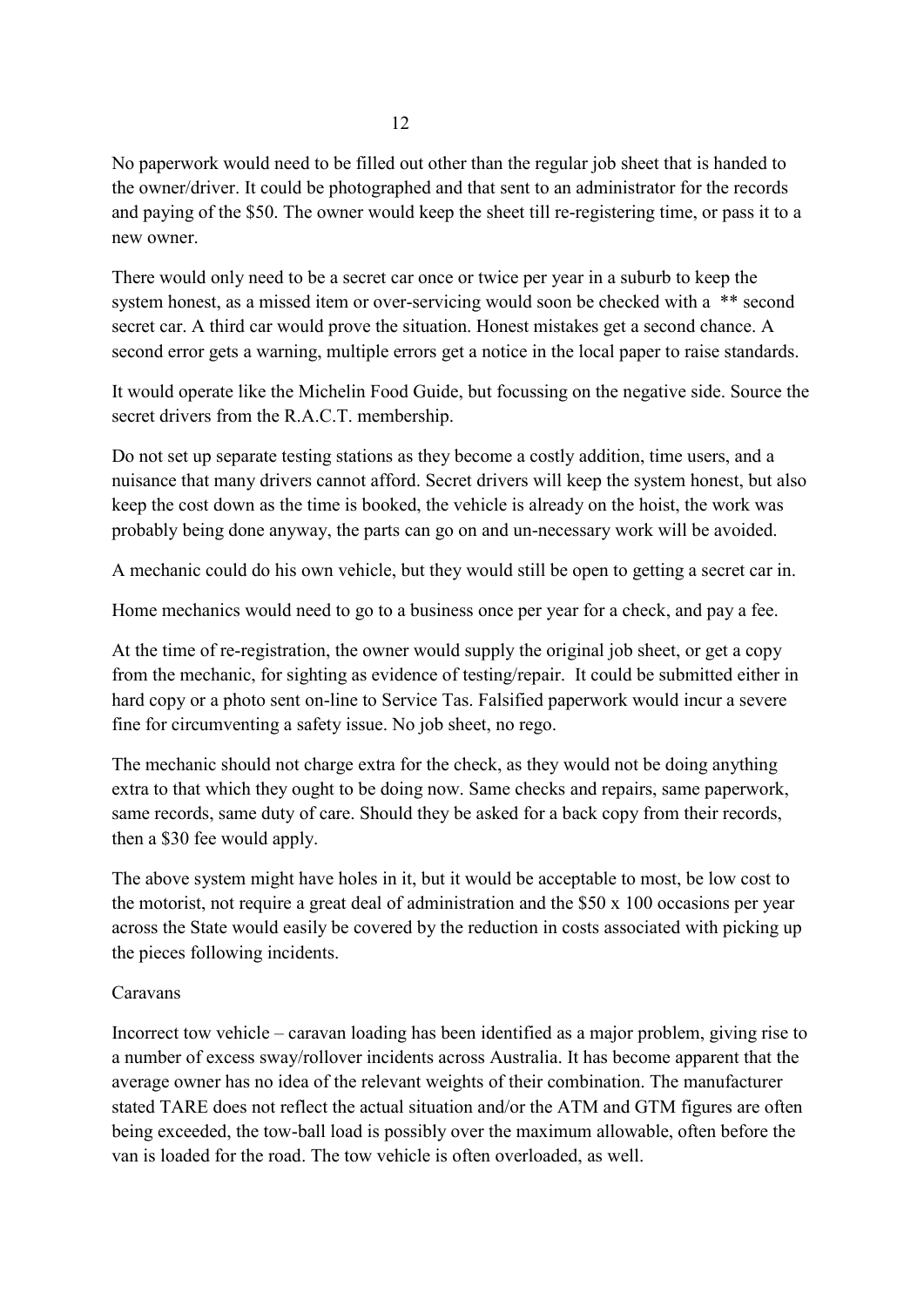Even the supplier sometimes has no idea that things are going awry with a new van. Often, in the end the permitted capacity for food and clothing is exceeded without any water on board.

With second hand vans, the situation is often worse as there is no record of what has been added since the original TARE reading was taken.

Suitable tow vehicles are proving very scarce for a lot of the vans. Owners were led down the garden path by the inaccuracies coming from the caravan factories and the ambitious ratings by the vehicle manufacturers.

Various moves are being made around the country to get the manufacturers to quote real figures, help owners understand the problem, get actual loaded vehicle figures, remove the excess, or upgrade capacity where possible, and drive a safer rig. Quotes:

<https://www.caravanersforum.com/viewtopic.php?p=1362516#p1362516>

[https://www.caravanersforum.com/viewtopic.php?f=9&t=74396&p=1094617&hilit=queensl](https://www.caravanersforum.com/viewtopic.php?f=9&t=74396&p=1094617&hilit=queensland+caravan+education#p1094617) [and+caravan+education#p1094617](https://www.caravanersforum.com/viewtopic.php?f=9&t=74396&p=1094617&hilit=queensland+caravan+education#p1094617)

# **Qld Police weight checking.** [Permalink](https://thegreynomads.activeboard.com/t67775975/qld-police-weight-checking/?page=1#comment-67775975)

Due to an increase in traffic crashes involving caravans and trailers, Police from the Capricornia District have undertaken training in conjunction with Transport and Main Roads in utilising vehicle weighing devices.

Police are engaging with all drivers, to inform them about correct weights whilst towing caravans and trailers and assist with driving safer!

## [Queensland Police Service](https://www.police.qld.gov.au/?fbclid=IwAR32qVrehJh-ZxXC23XcJ1F42BaEcDkY5YfyhupTmdg9NcxAM4iw9iqeBCQ)

# End quotes.

The situation is one where education and advice is needed. It will be some time before betterrated tow vehicles in suitable numbers become available. Owners have spent thousands in good faith on their vans. Fines will not resolve the matter any quicker.

For Tasmania there is an on-line list of weighbridge stations available. However, those stations are commercial operations tied to bulk goods operations. Occupying their facility for a couple of hours is not feasible, nor is it economically possible. To sort out a car-caravan situation there might be a number of weighings required to try out loads and placements.